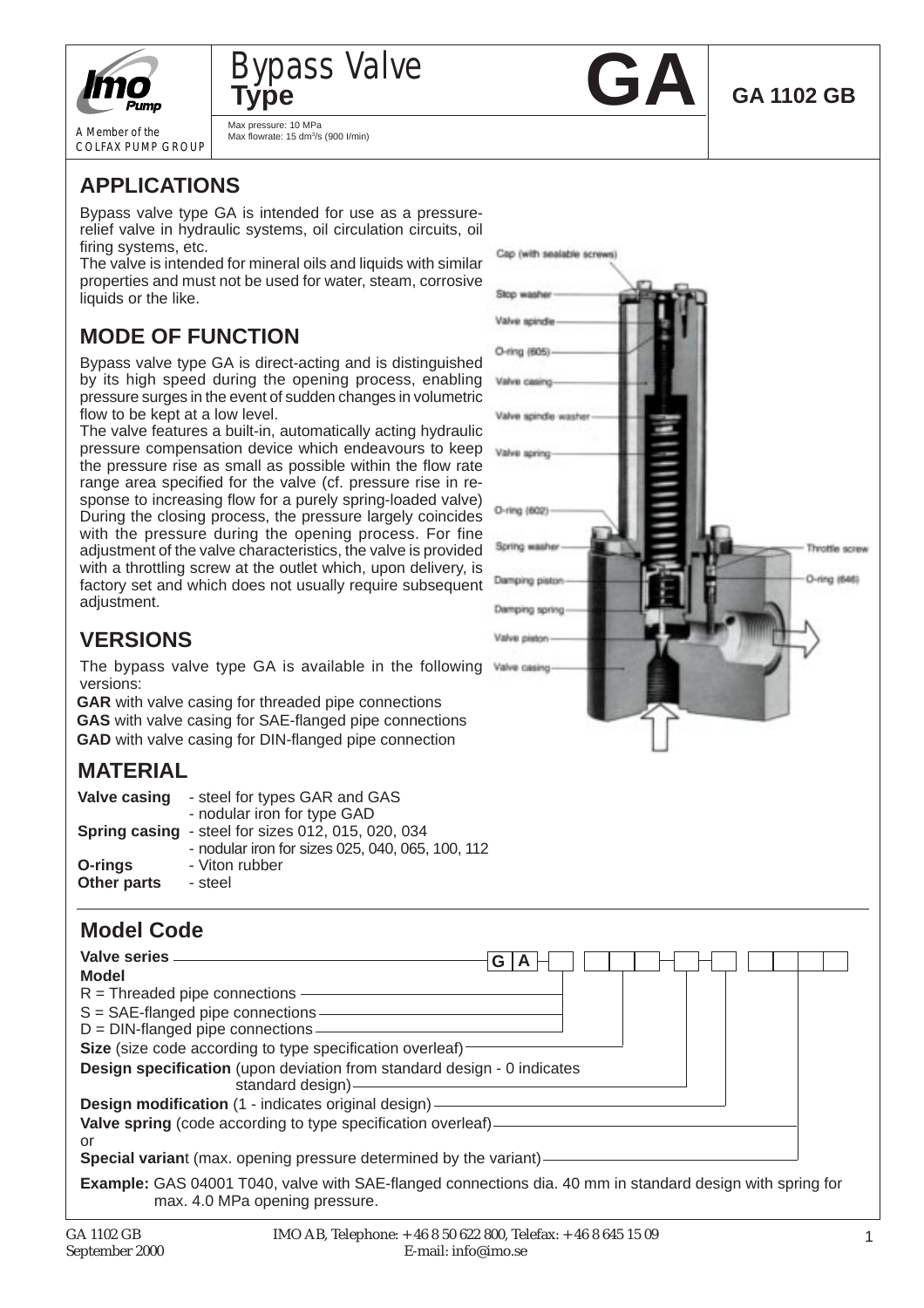## **INSTALLATION**

A bypass valve is to be installed in the outlet line as close as possible to the unit which is to be protected against excessively high pressure by the valve. No components liable to block the flow and prevent the valve from releasing liquid when the opening pressure has been attained may be installed in the return line from the valve. Overflowing liquid should be returned to tank enabling the heat evolved in overflowing to be distributed among the largest possible liquid volume. Bypass valve type GA may be mounted in any position. In order for the damping device incorporated in the valve to function satisfactorily, the valve must, however, be entirely filled with liquid. It is therefore appropriate for the valve to be fitted so that the liquid is not emptied out of it when it is no longer in action. The tightness of the system may not be hydrostatic pressure tested with water; this involves a risk of residual water which gives rise to corrosion damage and

may cause freezing damage when the valve is installed in outdoor plants during the winter season. A bypass valve may not be overloaded by connection to pumps or other units (eg accumulators, vertical weight loaded piston movements, etc.) which may evolve a larger volume of liquid than the specified maximum nominal volumetric flow for the valve. In the event of overcapacity, maintenance of pressure will be uncontrolled and a powerful lowering or raising of the pressure, depending on the circumstances, may result.

If long supply and return lines are connected to a bypass-valve, the result of controlling may be influenced by the frictional losses caused by the flow of the liquid in these lines. In accurate pressure control, it is therefore necessary for the diameter of the piping to be chosen in view of this. More detailed directions can be obtained from your IMO AB representative.

## **TYPE SPECIFICATION**

#### **Type GAR - valve with threaded pipe connections**

| $-$ , $-$  |               | -- r - r -  |                  |                                   |                           |        |  |
|------------|---------------|-------------|------------------|-----------------------------------|---------------------------|--------|--|
| Connection | Ordering code |             |                  | Nominal pressure<br>setting range | Max. nominal<br>flow rate |        |  |
| size       | <b>Type</b>   | <b>Size</b> | Valve spring     | MPa                               | l/s                       | l/min. |  |
| R 1/2"     | GAR           | 012         | T008             | $0.2 - 0.8$                       | 0.25                      | 15     |  |
|            |               |             | T040             | $0.6 - 4.0$                       | 0.42                      | 25     |  |
|            |               |             | T075             | $1.5 - 7.5$                       | 0.42                      | 25     |  |
|            |               |             | T100             | $3.0 - 10$                        | 0.42                      | 25     |  |
| R 3/4"     | GAR           | 034         | T008             | $0.2 - 0.8$                       | 0.58                      | 35     |  |
|            |               |             | T040             | $0.6 - 4.0$                       | 1.25                      | 75     |  |
|            |               |             | T075             | $1.5 - 7.5$                       | 1.25                      | 75     |  |
|            |               |             | T <sub>100</sub> | $3.0 - 10$                        | 1.25                      | 75     |  |
| R 1"       | GAR           | 100         | T008             | $0.2 - 0.8$                       | 1.25                      | 75     |  |
|            |               |             | T040             | $0.6 - 4.0$                       | 2.50                      | 150    |  |
|            |               |             | T075             | $1.5 - 7.5$                       | 2.50                      | 150    |  |
|            |               |             | T100             | $3.0 - 10$                        | 2.50                      | 150    |  |
| R 1 1/2"   | <b>GAR</b>    | 112         | T008             | $0.2 - 0.8$                       | 2.50                      | 150    |  |
|            |               |             | T040             | $0.6 - 4.0$                       | 5.00                      | 300    |  |
|            |               |             | T075             | $1.5 - 7.5$                       | 5.00                      | 300    |  |
|            |               |             | T100             | $3.0 - 10$                        | 5.00                      | 300    |  |

#### **Types GAS and GAD - valves with flanged pipe connections**

|            | Ordering code |             |              | Nominal pressure | Max. nominal            |           |
|------------|---------------|-------------|--------------|------------------|-------------------------|-----------|
| Connection |               |             |              | setting range    |                         | flow rate |
| size       | Type          | <b>Size</b> | Valve spring | MPa              | $\mathsf{I}/\mathsf{s}$ | I/min.    |
| 13 mm      | GAS           | 015         | T008         | $0.2 - 0.8$      | 0.25                    | 15        |
|            |               |             | T040         | $0.6 - 4.0$      | 0.42                    | 25        |
|            |               |             | T075         | $1.5 - 7.5$      | 0.42                    | 25        |
|            |               |             | T100         | $3.0 - 10$       | 0.42                    | 25        |
| 20 mm      | GAS           | 020         | T008         | $0.2 - 0.8$      | 0.58                    | 35        |
|            |               |             | T040         | $0.6 - 4.0$      | 1.25                    | 75        |
|            |               |             | T075         | $1.5 - 7.5$      | 1.25                    | 75        |
|            |               |             | T100         | $3.0 - 10$       | 1.25                    | 75        |
| 25 mm      | GAS           | 025         | T008         | $0.2 - 0.8$      | 1.25                    | 75        |
|            |               |             | T040         | $0.6 - 4.0$      | 2.50                    | 150       |
|            |               |             | T075         | $1.5 - 7.5$      | 2.50                    | 150       |
|            |               |             | T100         | $3.0 - 10$       | 2.50                    | 150       |
| 40 mm      | GAS           | 040         | T008         | $0.2 - 0.8$      | 2.50                    | 150       |
|            |               |             | T040         | $0.6 - 4.0$      | 5.00                    | 300       |
|            |               |             | T075         | $1.5 - 7.5$      | 5.00                    | 300       |
|            |               |             | T100         | $3.0 - 10$       | 5.00                    | 300       |
| 65 mm      | GAD           | 065*        | T008         | $0.2 - 0.8$      | 7.50                    | 450       |
|            |               |             | T040         | $0.6 - 4.0$      | 15.0                    | 900       |
|            |               |             | T075         | $1.5 - 7.5$      | 15.0                    | 900       |
|            |               |             | T100         | $3.0 - 10$       | 15.0                    | 900       |

\* Valve GAD 06501 is identical to the valve previously designated GAD 60 mm S7B. **Recommended set pressure:** 10 % above system working pressure.

**Viscosity range: 2 - 400 mm<sup>2</sup>/s** 

**Tempsrature range:** - 20 °C to + 90 °C (with O-rings of Nitrile rubber)

- 20 °C to + 150 °C (with O-rings in Viton)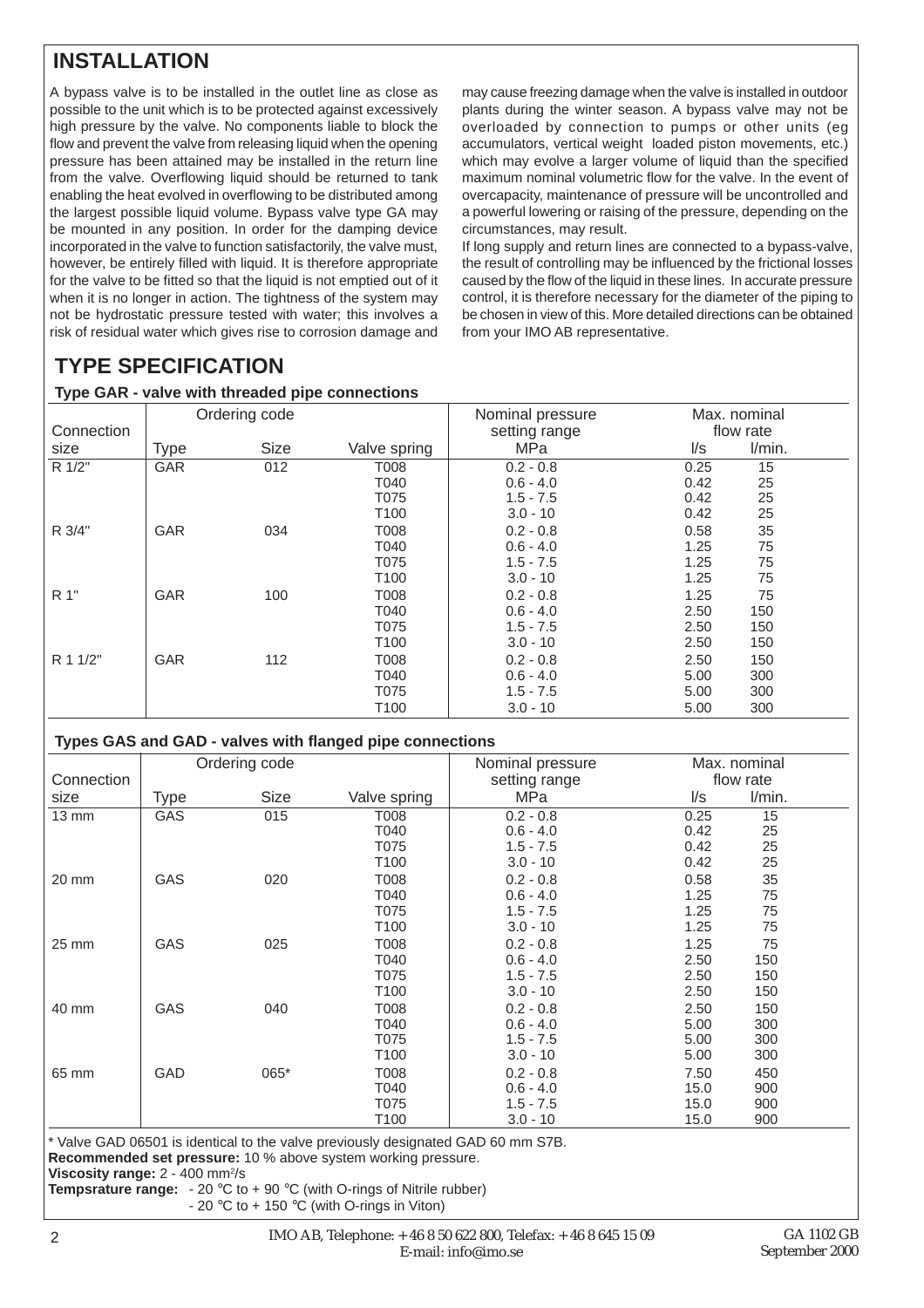